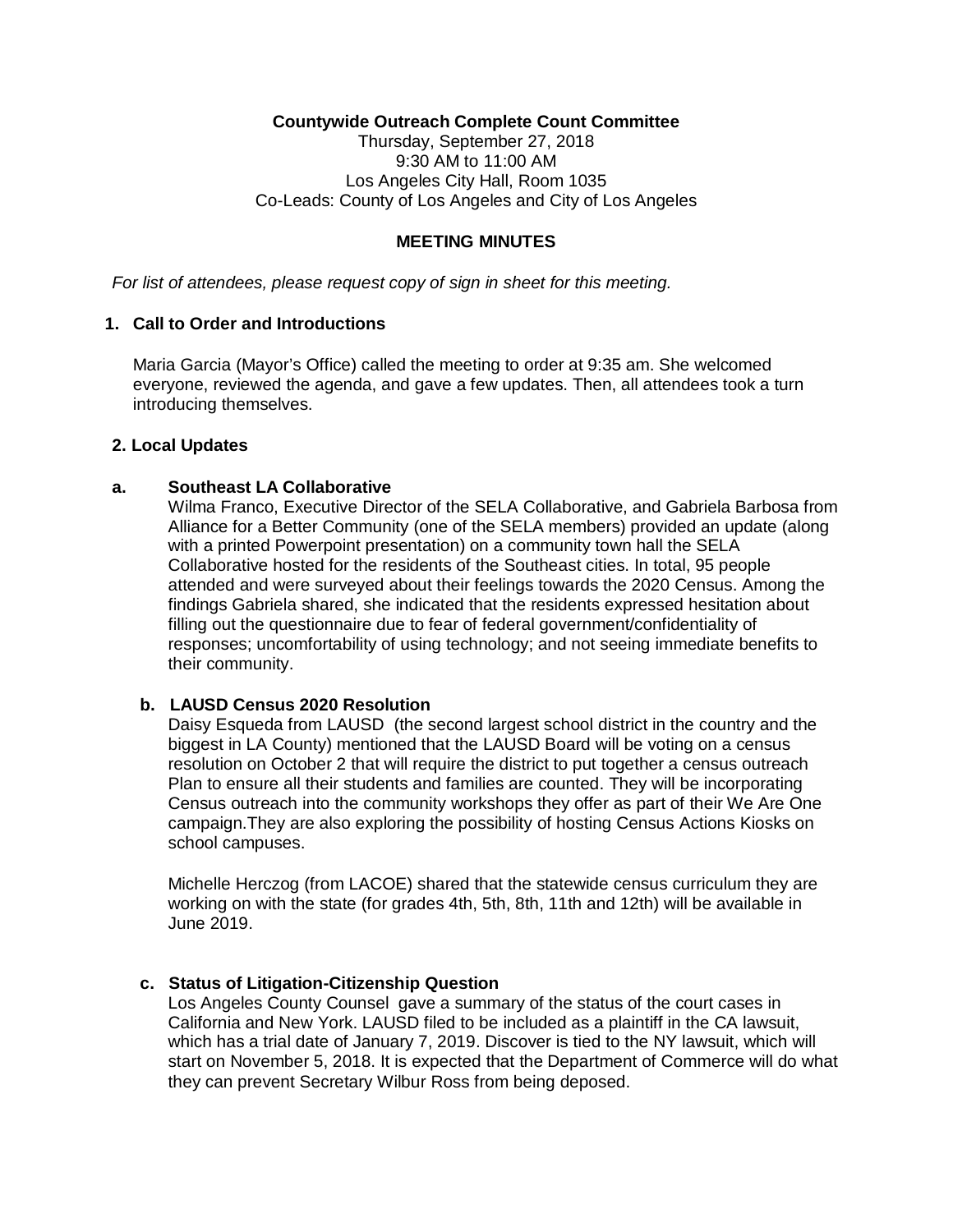# **d. FCI Messaging Webinars Highlights**

Giovanni Hernandez, from the NALEO Educational Fund, shared highlights of NALEO's message research they conducted earlier this year (April - May) with a national survey of 1,600 Latino adults and four focus groups in two locations (North Carolina and near the Texas border). In general, the findings show that Latinos have a positive perspective on the census, but are fearful of their data being misused. The majority (75%) prefer to fill out a paper questionnaire. They also discovered that any message is better than no message in terms of getting Latinos to participate in the census, and they trust people like teachers to deliver such messages.

Dan Ichinose, from Asian Americans Advancing Justice, shared highlights from their message research on Asian Americans. He started by mentioning that LA County has the largest Asian population in the United States (1.7 million). They conducted 10 focus groups nationwide with different Asian subgroups, and found that (1) in general, their awareness of the 2020 Census is low, (2) they are concerned about the citizenship question, and (3) that messages that focus on "feeling American" did not resonate.

Jesse Fraire, from the Native Vote Project, shared highlights from their research with Native Americans. They conducted focus groups in several counties in southern California and found that Native Americans trust Native American community resources (like clinics that serve them) and that no one message is going to resonate with all 110 tribes.

Tavae Samuelu, Executive Director of Empowering Pacific Islander Communities (EPIC), shared their findings on Pacific Islanders. They conducted key informant interviews with people who were involved in the outreach in the 2010 Census and focus groups. She highlighted that Pacific Islanders are not concentrated in hard to count areas, but are a hard to count population. They are looking at a multigenerational approach to target Pacific Islanders.

# **3. State Census Updates**

a. Report on CA State Assembly and Senate Joint hearing on the 2020 Census on August 13, 2018

b. Update on State Census Budget

c. Status of CA CCC report to Governor's Office and upcoming CA CCC meeting on October 1, 2018

- d. Update on release of RFI and forthcoming RFP for community organizations.
- e. SwORD system update

Adriana Martinez provided updates on the items above on behalf of the CA Complete Count Committee. She shared that most of the \$90.3 million that was approved by the Governor will go mainly to counties first (in January 2019) and then to community-based organizations (the latter through an RFP process). The state is currently working on a funding formula to help them determine distribution of these funds throughout California. She also mentioned that their office is still in the initial stages of hiring staff (she will hire a team of 12) and developing their (outreach) plans. The CA CCC will report to the state legislature every quarter, with the first report due to the Governor in early October.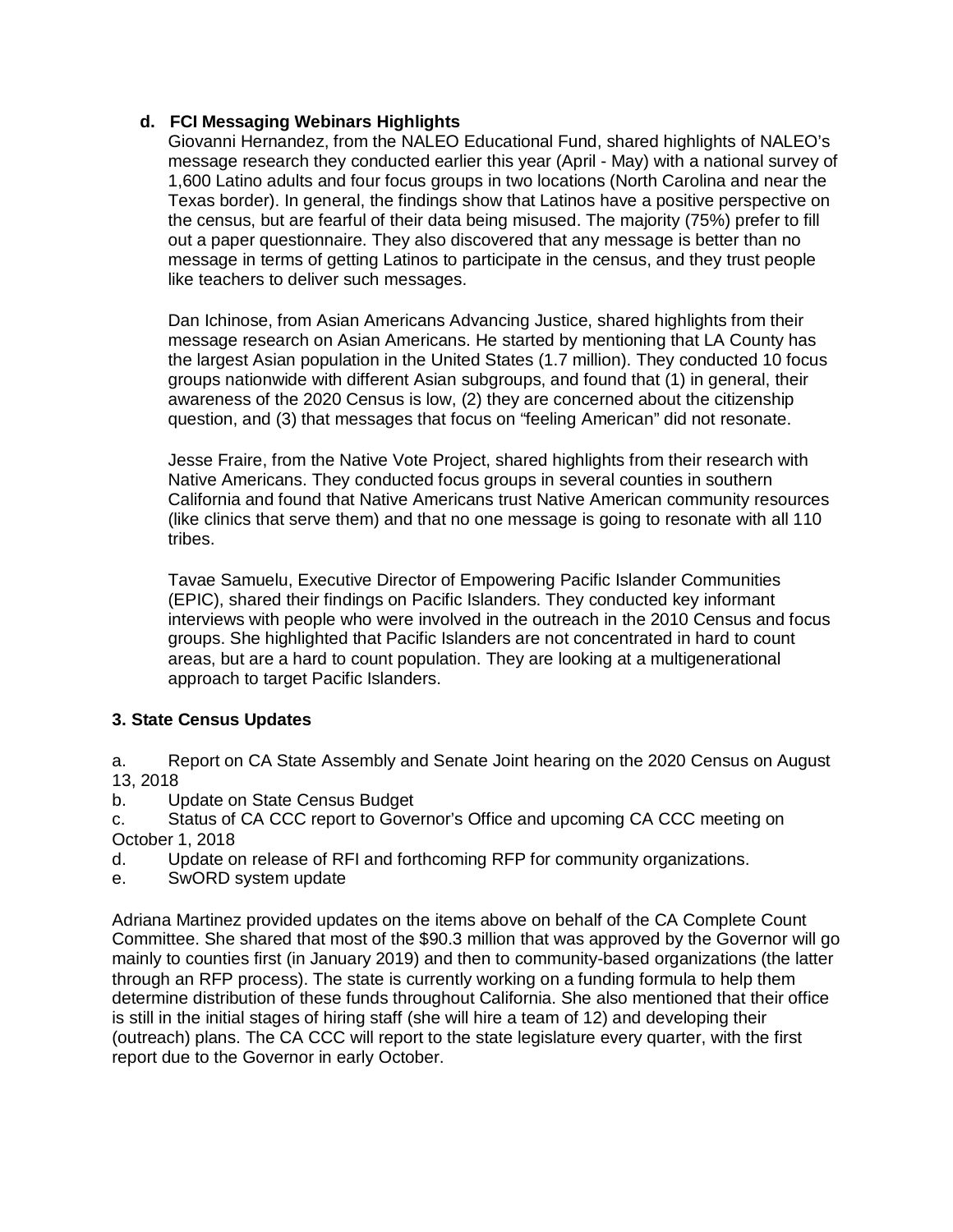Regarding SwORD, the states interactive mapping tool they are developing to coordinate statewide outreach, Adrianna indicated they are hoping to have a pilot by the end of the year. Local Complete Count Committees will test and provide feedback on SwORD.

Daisy Esqueda from LAUSD asked Adrianna if school districts will be able to apply for funding. The latter indicated that that has yet to be determined.

# **4. U.S. Census Bureau Updates**

- a. Update on upcoming employment opportunities and recruiting efforts
- b. Follow up to questions raised at the 7/26/18 Countywide Outreach CCC meeting

c. Outcome of Rhode Island Test, which was designed to assess the readiness and integration of 2020 Census operations, procedures, and field infrastructure

Luz Castillo and Raef Fakhoury from the Los Angeles Regional Office of the U.S. Census Bureau, along with Greg Donahue (Recruiting Manager) from their Van Nuys area office, provided updates on the items above. Greg indicated that they are hoping to hire Recruiting Assistants (nine temporary positions across LA County) by the end of October with a start date in January 2019. Candidates need to apply online. He also shared that an Area Census Office in Woodland Hills will open in January 2019 (wave one), and are looking to hire office and field managers. In the second wave (June/July 2019), they will open five more area offices with 30- 50 new hires per office. On October 1, they are holding a recruiting kick-off event in Chatsworth. Lastly, Greg indicated that they are always looking for space to conduct trainings.

Luz indicated that they are looking at the languages spoken in hard to count census tracts to help guide their hiring, and to date the U.S. Census Bureau has not received a waiver to be able to hire non-citizens. Preliminary findings of the CBAMs survey will be released in November 2018, with a final report available in late December 2018/early January 2019.

Raef gave an update on the end to end test in Providence, Rhode Island, which did not include any partnership or media outreach, as the test was just to test the Census Bureau's systems. In response to an attendees question, Raef indicated that you can skip a question on the questionnaire.

# **5. Countywide Outreach CCC Sub-Committee Reports**

# **a. County/City Departments Subcommittee**

Maria Garcia (Mayor's Office) indicated that City of Los Angeles' departments have submitted census outreach plans and continue to meet. Tina Herzog (from County CEO's Office) shared that their first meeting with their County departments will take place on October 18, 2018.

# **b. Government/Quasi-Government Subcommittees**

- Higher Education
- Unions
- Business/Chambers

Tina also provided updates on the items above. She shared that the Higher Education Subcommittee met yesterday (9/26/18), with the participation of about 15 colleges and universities. Each member has been asked to prepare a census outreach plan for their